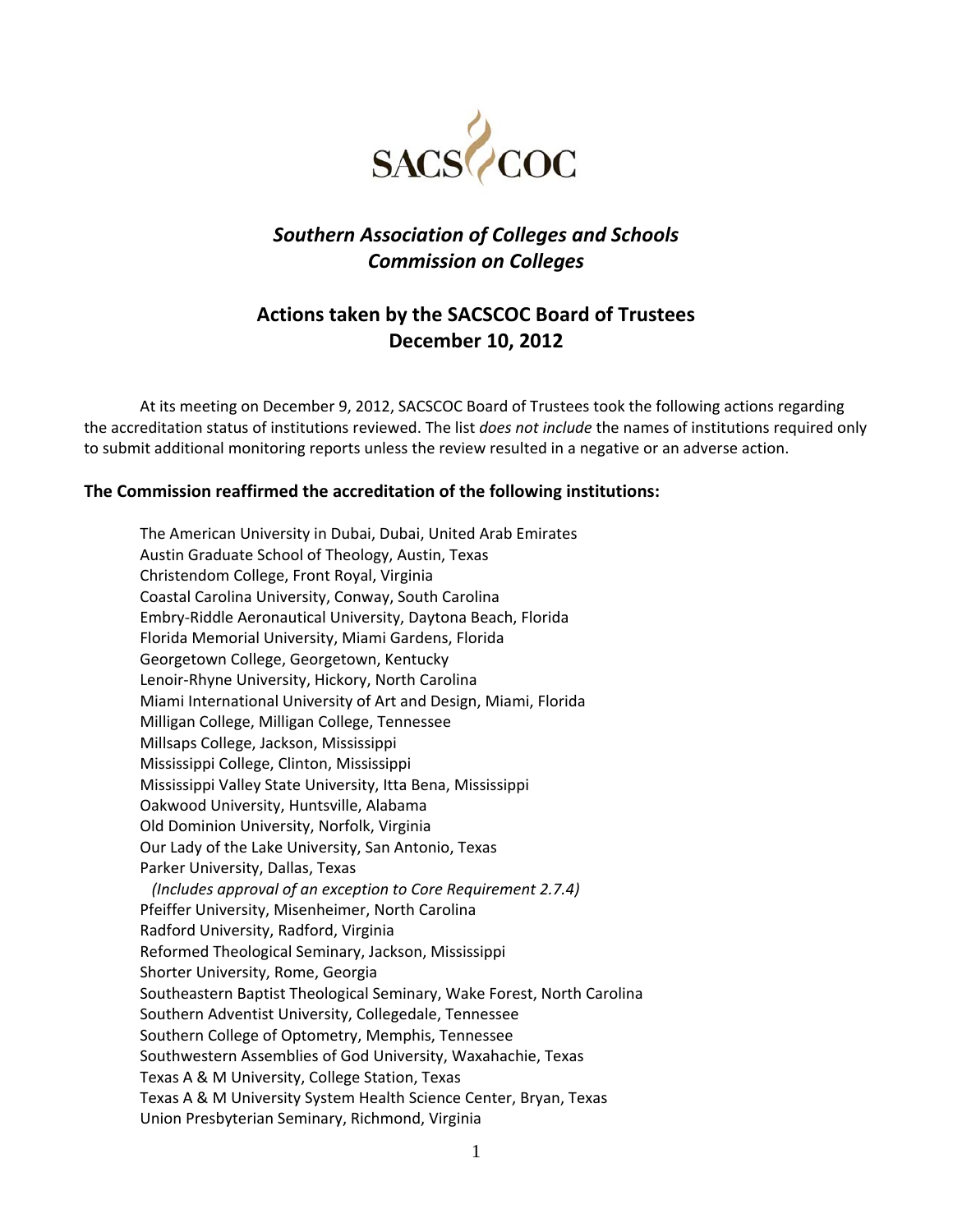University of Houston‐Clear Lake, Houston, Texas *(Includes approval of an exception to Core Requirement 2.7.4)* University of North Alabama, Florence, Alabama The University of North Carolina at Asheville, Asheville, North Carolina University of Pikeville, Pikeville, Kentucky University of South Carolina Upstate, Spartanburg, South Carolina Warner University, Lake Wales, Florida

# **The Commission reaffirmed the accreditation of the following institutions and removed them from sanction:**

Houston Baptist University, Houston, Texas *(removal from Warning)* Mount Olive College, Mount Olive, North Carolina *(removal from Warning)* Montreat College, Montreat, North Carolina *(removal from Warning)*

### **The Commission accredited the following member institutions at a more advanced degree level:**

| Bluefield College, Bluefield, Virginia                                                       |
|----------------------------------------------------------------------------------------------|
| Moved from Level II to Level III offering the Master of Arts in Education online             |
| Brevard Community College, Cocoa, Florida                                                    |
| Moved from Level I to Level II offering the Bachelor of Science in Organizational Management |
| Mary Baldwin College, Staunton, Virginia                                                     |
| Moved from Level III to Level V offering the Doctor of Physical Therapy and the Doctor of    |
| <b>Occupational Therapy</b>                                                                  |
| Mississippi University for Women, Columbus, Mississippi                                      |
| Moved from Level III to Level V offering the Doctor of Nursing Practice                      |
| Saint Leo University, Saint Leo, Florida                                                     |
| Moved from Level IV to Level V offering the Doctor of Business Administration in Management  |
| Southeastern University, Lakeland, Florida                                                   |
| Moved from Level III to Level V offering the Doctor of Education                             |
|                                                                                              |

#### **The Commission approved the following substantive changes:**

| Chattahoochee Valley Community College, Phenix City, Alabama                                 |
|----------------------------------------------------------------------------------------------|
| Approved the Associate of Applied Science degree in Applied Technology                       |
| Greensboro College, Greensboro, North Carolina                                               |
| Approved the Bachelor of Business Administration and Bachelor of Criminal Justice            |
| Administration degrees offered online                                                        |
| Houston Baptist University, Houston, Texas                                                   |
| Approved the following programs: Bachelor of Arts in Cinema and New Media Arts, Master of    |
| Arts in Philosophy, Certificate in Apologetics, and the Master of Arts in Apologetics.       |
| Mary Baldwin College, Staunton, Virginia                                                     |
| Approved a new branch campus located in Fisherville, Virginia                                |
| Midland College, Midland, Texas                                                              |
| Approved the following: (1) the Associate of Arts and the Associate of Science degrees in    |
| General Studies offered at Midland High School, Lees High School, and Ozona High School, (2) |
| Computer Graphics Technology offered at the Advanced Technology Center, and (3) the Diesel   |
| Technology program offered at the Codgell Learning Center                                    |
|                                                                                              |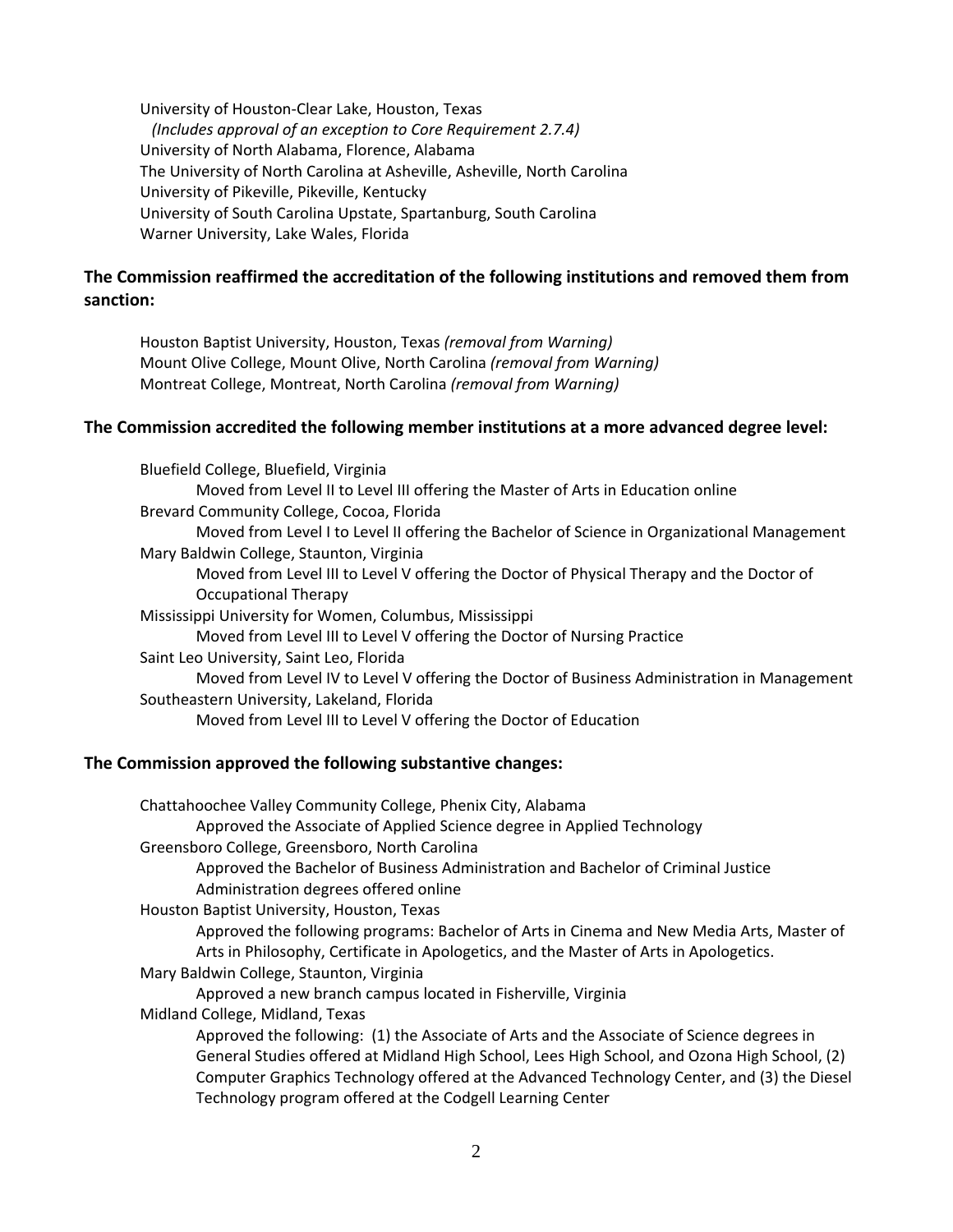Parker University, Dallas, Texas

Approved Level I offering the Associate of Applied Science in Radiologic Technology Southern University at Shreveport, Shreveport, Louisiana

Approved the Associate of Science in Business Management and the Associate of Applied Science in Health Information Technology offered through distance learning

# **The Commission continued the accreditation of the following institutions after an on‐site review by a Substantive Change Committee:**

| Anderson University, Anderson, South Carolina                                                   |
|-------------------------------------------------------------------------------------------------|
| Review of membership at Level V offering the Doctor of Ministry                                 |
| Belmont Abbey College, Belmont, North Carolina                                                  |
| Review of an off-campus instructional site in Charlotte, North Carolina                         |
| College of Central Florida, Ocala, Florida                                                      |
| Review of membership at Level II offering the Bachelor of Applied Science in Business and       |
| Organizational Management and the Bachelor of Science in Early Childhood                        |
| Florida National University, Hialeah, Florida                                                   |
| Review of membership at Level III offering the Master of Business Administration                |
| Georgia College and State University, Milledgeville, Georgia                                    |
| Review of membership at Level V offering the Doctor of Nursing Practice                         |
| High Point University, High Point, North Carolina                                               |
| Review of membership at Level V offering the Ed.D. in Educational Leadership                    |
| Jefferson State Community College, Birmingham, Alabama                                          |
| Review of the Associate of Applied Science Registered Nursing program offered at the Chilton-   |
| Clanton Center, Clanton and St. Clair-Pell City Center, Pell City, Alabama                      |
| Johnson University, Knoxville, Tennessee                                                        |
| Review of membership at Level V offering the Ph.D. in Leadership Studies                        |
| Medical University of South Carolina, Charleston, South Carolina                                |
| Review of off-campus instructional sites located at Hyderabad, India; Singapore; and Milton     |
| Keynes, England                                                                                 |
| Middle Tennessee State University, Murfreesboro, Tennessee                                      |
| Review of the following off-campus instructional sites in Tennessee: Rockvale Middle School in  |
| Rockvale, Motlow Community College in McMinnville, Nissan Training Center in Smyrna, and the    |
| Middle Tennessee Education Center in Shelbyville                                                |
| Mount Olive College, Mount Olive, North Carolina                                                |
| Review of the Bachelor of Science in Nursing                                                    |
| North Greenville University, Tigerville, South Carolina                                         |
| Review of membership at Level V offering the Doctor of Ministry                                 |
| Owensboro Community and Technical College, Owensboro, Kentucky                                  |
| Review of an Electronic Systems Operation Technician Certificate offered at Lewisport, Kentucky |
| Savannah Technical College, Savannah, Georgia                                                   |
| Review of off-campus instructional sites at Woodville-Tompkins High School in Savannah and      |
| Fort Stewart Army Educational Center in Fort Stewart, Georgia                                   |
| South University, Savannah, Georgia                                                             |
| Review of a branch campus located in Austin, Texas                                              |
| Tallahassee Community College, Tallahassee, Florida                                             |
| Review of the Ghazvini Center for Healthcare Education in Tallahassee, Florida                  |
|                                                                                                 |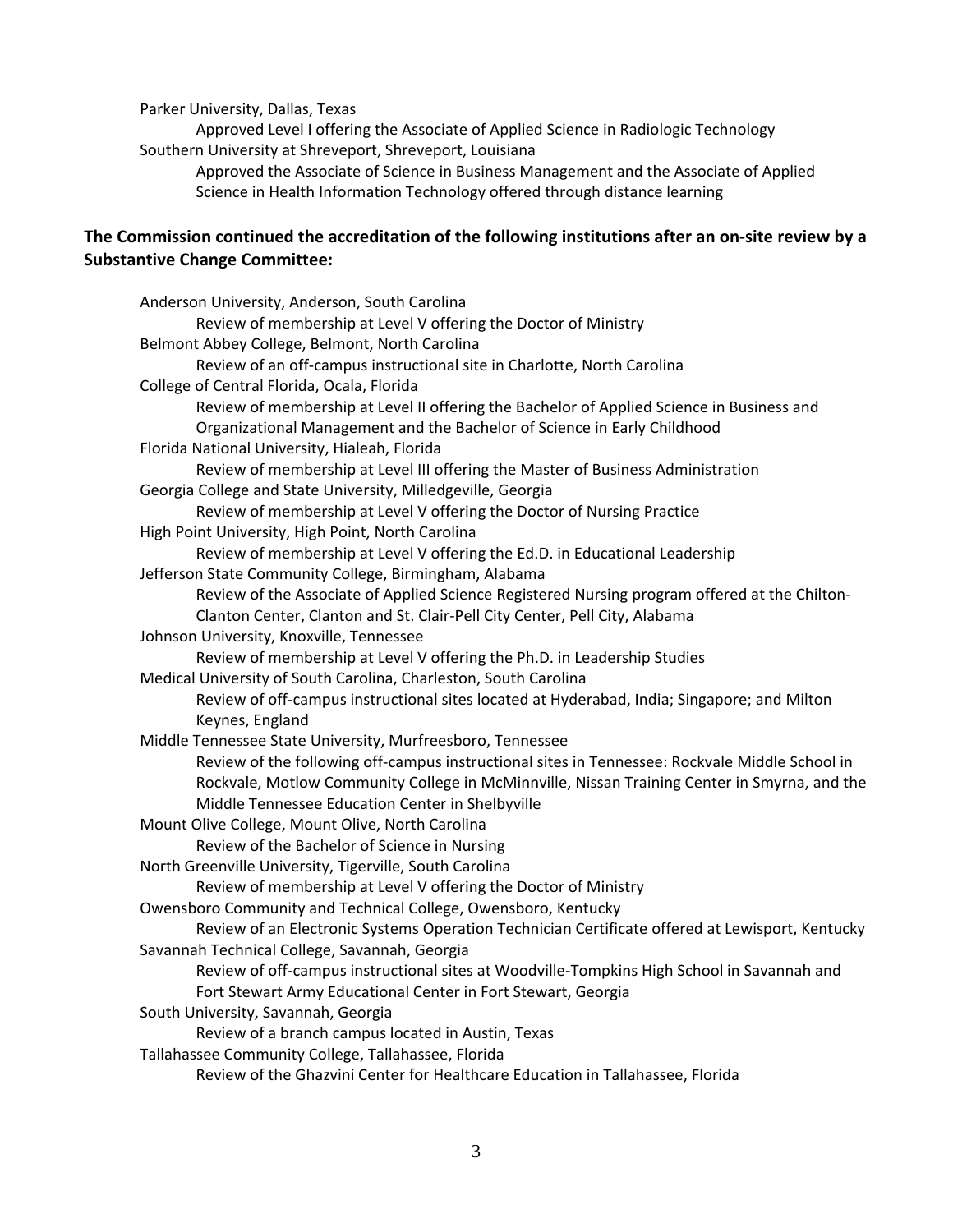University of Houston‐Downtown, Houston, Texas

Review of off‐campus instructional sites at Lone Star College‐Kingwood and Lone Star College‐ CyFair

University of West Florida, Pensacola, Florida

Review of the Bachelor of Science in Electrical Engineering and in Computer Engineering offered at the University of Florida Research & Engineering Facility in Shalimar, Florida

Virginia Highlands Community College, Abingdon, Virginia

Review of dual enrollment off-campus instructional sites offering the General Education Certificate at the following locations: Abingdon, Virginia; Chilhowie, Virginia; Mountain City, Tennessee; Saltville, Virginia; and Bristol, Virginia

Wade College, Dallas, Texas Review of membership at Level II offering the Bachelor of Arts in Manufacturing and Design

### **The Commission approved the merger/consolidations of the following institutions:**

Georgia Health Sciences University, Augusta, Georgia

Approved the consolidation/merger of Georgia Health Sciences University with Augusta State University to be called Georgia Regents University

Macon State College, Macon, Georgia

Approved the consolidation/merger of Macon State College with Middle Georgia College to be called Middle Georgia State College

North Georgia College and State University, Dahlonega, Georgia

Approved the consolidation/merger of North Georgia College and State University with Gainesville State College to be called the University of North Georgia

South Georgia College, Douglas, Georgia

Approved the consolidation/merger of South Georgia College with Waycross College to be called South Georgia State College

#### **The Commission removed the following institutions from Warning:**

Austin Community College, Austin, Texas Dabney S. Lancaster Community College, Clifton Forge, Virginia Edward Waters College, Jacksonville, Florida Fort Valley State University, Fort Valley, Georgia Grambling State University, Grambling, Louisiana Texarkana College, Texarkana, Texas Texas State Technical College–Harlingen, Harlingen, Texas Virginia Union University, Richmond, Virginia

#### **The Commission removed the following institutions from Probation:**

Chattahoochee Valley Community College, Phenix City, Alabama Ranger College, Ranger, Texas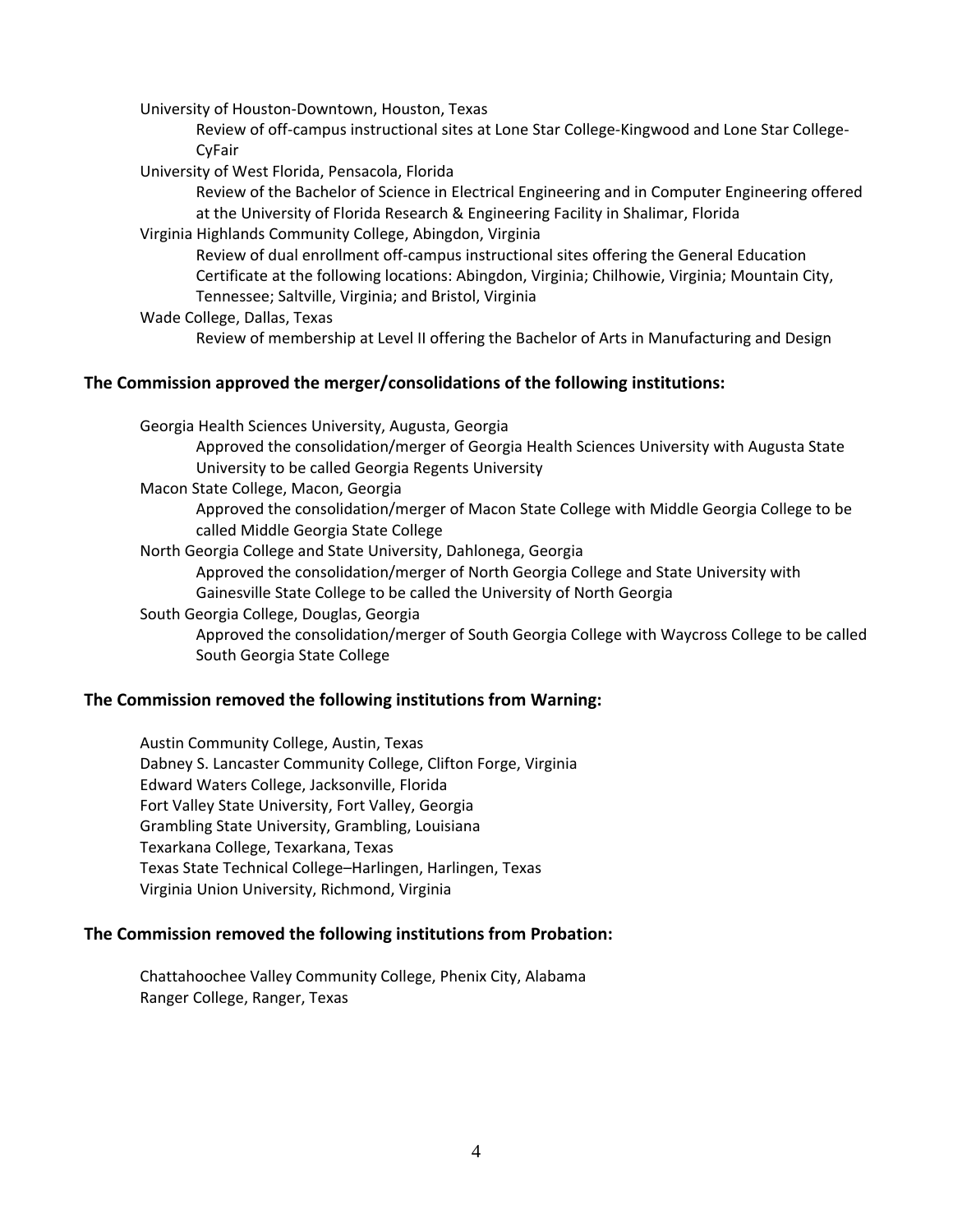# **Sanctions and other Negative Actions**

*For further information regarding Commission sanctions, see the Commission's policy "Sanctions, Denial of Reaffirmation, and Removal from Membership." Also, for the specific standard or requirement cited below, reference the Commission's* Principles of Accreditation: Foundations for Quality Enhancemen*t. Both documents can be found on the Commission's Web page at http://www.sacscoc.org.*

### **The Commission denied membership at a more advanced degree level for the following institution**:

Benedict College, Columbia, South Carolina

Denied approval of membership at Level III because the institution did not provide an acceptable plan and supporting documentation to ensure that it has the capability to comply with the following standards as they relate to the substantive change: Comprehensive Standard 3.3.1.1 (Institutional effectiveness: educational programs), Comprehensive Standard 3.4.6 (Practices for awarding credit), and Comprehensive Standard 3.7.1 (Faculty competence) of the *Principles of Accreditation.*

Georgia Perimeter College, Decatur, Georgia

Denied approval of membership at Level II because the institution did not provide an acceptable plan and supporting documentation to ensure that it has the capability to comply with the following standards as they relate to the substantive change: Core Requirement 2.11.1 (Financial resources), Comprehensive Standard 3.10.1 (Financial stability), and Comprehensive Standard 3.10.3 (Control of finances) of the *Principles of Accreditation.*

Martin Methodist College, Pulaski, Tennessee

Denied approval of membership at Level III because the institution did not provide an acceptable plan and supporting documentation to ensure that it has the capability to comply with the following standards as they relate to the substantive change: Comprehensive Standard 3.3.1.1 (Institutional effectiveness: educational programs), Comprehensive Standard 3.6.1 (Post‐baccalaureate program rigor), and Comprehensive Standard 3.7.1 (Faculty competence) of the *Principles of Accreditation.*

## **The Commission denied approval of the following substantive changes:**

Fundacion Universidad de las Americas Puebla, Puebla, Mexico

Denied approval to offer the Licenciatura in Biomedical Engineering degree program for failure to comply with Comprehensive Standard 3.3.1.1 (Institutional effectiveness: educational programs) and Comprehensive Standard 3.10.1 (Financial stability) of the *Principles of Accreditation.*

Parker University, Dallas, Texas

Denied approval of membership at Level III for failure to comply with Comprehensive Standard 3.6.1 (Post‐baccalaureate program rigor) of the *Principles of Accreditation.*

# **The Commission denied reaffirmation, continued accreditation, and placed the following institutions on Warning:**

Erskine College, Due West, South Carolina

For twelve months for failure to comply with Core Requirement 2.5 (Institutional effectiveness), Comprehensive Standard 3.2.10 (Administrative staff evaluations), Comprehensive Standard 3.2.13 (Institution‐related entities), Comprehensive Standard 3.3.1.1 (Institutional effectiveness: educational programs), Comprehensive Standard 3.3.1.2 (Institutional effectiveness: administrative support services), Comprehensive Standard 3.3.1.3 (Institutional effectiveness: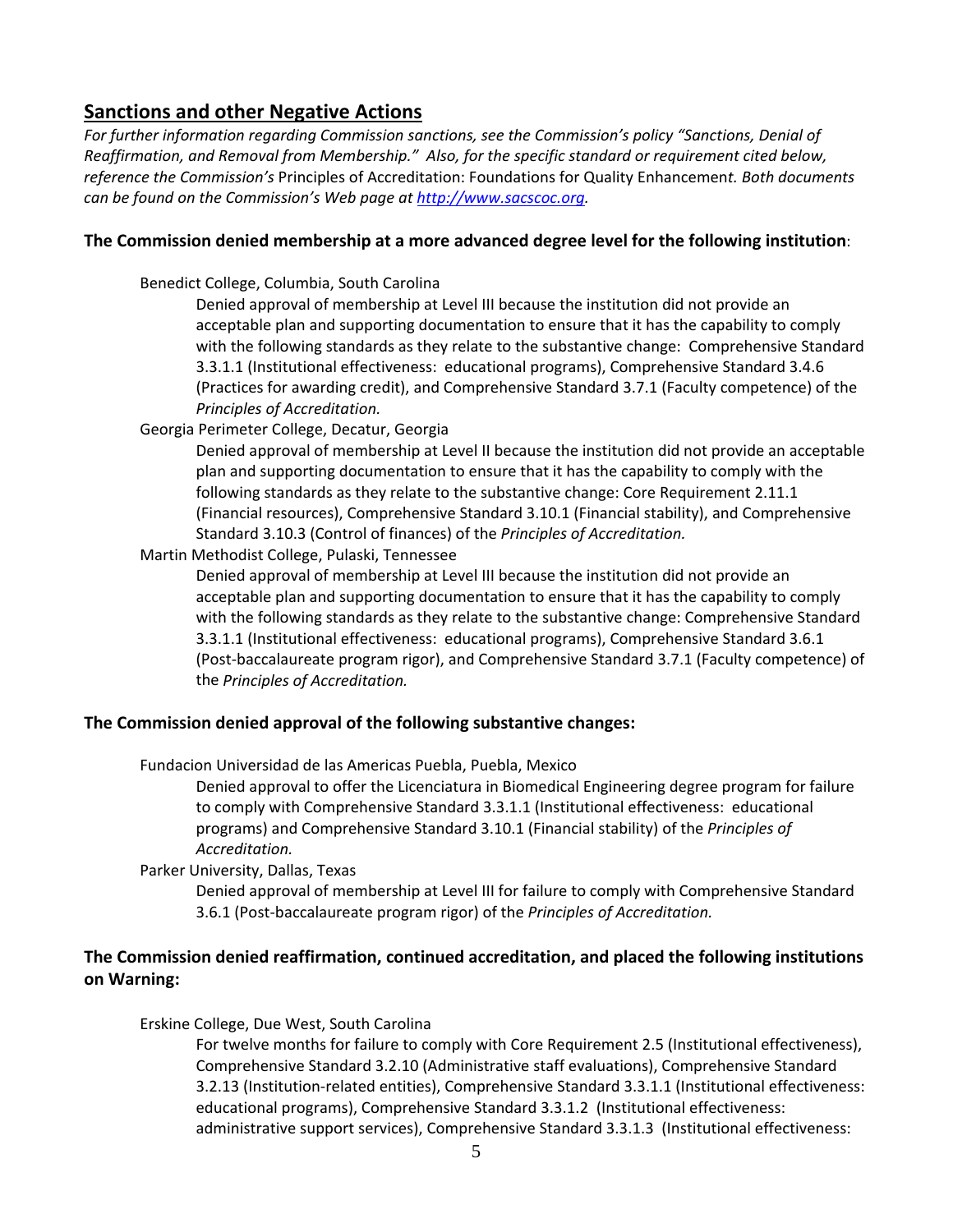academic and student support services), Comprehensive Standard 3.3.1.5 (Institutional effectiveness: community/public service), Comprehensive Standard 3.3.2 (Quality enhancement plan), Comprehensive Standard 3.5.1 (General education competencies), Comprehensive Standard 3.5.4 (Terminal degrees of faculty), Comprehensive Standard 3.7.2 (Faculty evaluation), and Comprehensive Standard 3.12.1 (Substantive change) of the *Principles of Accreditation*.

Memphis College of Art, Memphis, Tennessee

For twelve months for failure to comply with Core Requirement 2.5 (Institutional effectiveness), Core Requirement 2.11.1 (Financial resources), Comprehensive Standard 3.10.1 (Financial stability), Comprehensive Standard 3.3.1.2 (Institutional effectiveness: administrative support services), Comprehensive Standard 3.3.1.3 (Institutional effectiveness: academic and student support services), and Comprehensive Standard 3.4.7 (Consortial relationships/contractual agreements) of the *Principles of Accreditation*.

Mid‐Continent University, Mayfield, Kentucky

For twelve months for failure to comply with Core Requirement 2.8 (Faculty), Core Requirement 2.11.1 (Financial Resources), Comprehensive Standard 3.2.9 (Personnel Appointment), and Comprehensive Standard 3.2.10 (Administrative Staff Evaluations), Comprehensive Standard 3.3.1.1 (Institutional Effectiveness: Educational Programs), Comprehensive Standard 3.3.1.5 (Institutional Effectiveness: Community/Public Service), Comprehensive Standard 3.4.6 (Practices for Awarding Credit), Comprehensive Standard 3.4.8 (Noncredit to Credit), Comprehensive Standard 3.5.1 (General Education Competencies), Comprehensive Standard 3.7.2 (Faculty Evaluation), Comprehensive Standard 3.10.1 (Financial Stability), Federal Requirements 4.7 (Title IV Program Responsibilities), and Federal Requirements 4.9 (Definition of Credit Hours) of the *Principles of Accreditation.*

# **The Commission denied reaffirmation, continued accreditation, and continued the following institutions on Warning:**

Interdenominational Theological Center, Atlanta, Georgia

For twelve months for failure to comply with Comprehensive Standard 3.3.1.1 (Institutional effectiveness: educational programs), Comprehensive Standard 3.3.1.4 (Institutional effectiveness: research), Comprehensive Standard 3.3.1.5 (Institutional effectiveness: community/public service), Comprehensive Standard 3.4.7 (Consortial relationships/contractual agreements), Comprehensive Standard 3.6.3 (Institutional credits for a graduate degree), Comprehensive Standard 3.9.3 (Qualified staff), Comprehensive Standard 3.10.3 (Control of finances), and Federal Requirement 4.7 (Title IV program responsibilities) of the *Principles of Accreditation*.

Louisiana College, Pineville, Louisiana

For twelve months for failure to comply with Core Requirement 2.5 (Institutional effectiveness), Comprehensive Standard 3.3.1.1 (Institutional effectiveness: educational programs), Comprehensive Standard 3.3.1.2 (Institutional effectiveness: administrative support services), Comprehensive Standard 3.3.1.3 (Institutional effectiveness: academic and student support services), Comprehensive Standard 3.5.1 (General education competencies), and Comprehensive Standard 3.7.1 (Faculty competence) of the *Principles of Accreditation*.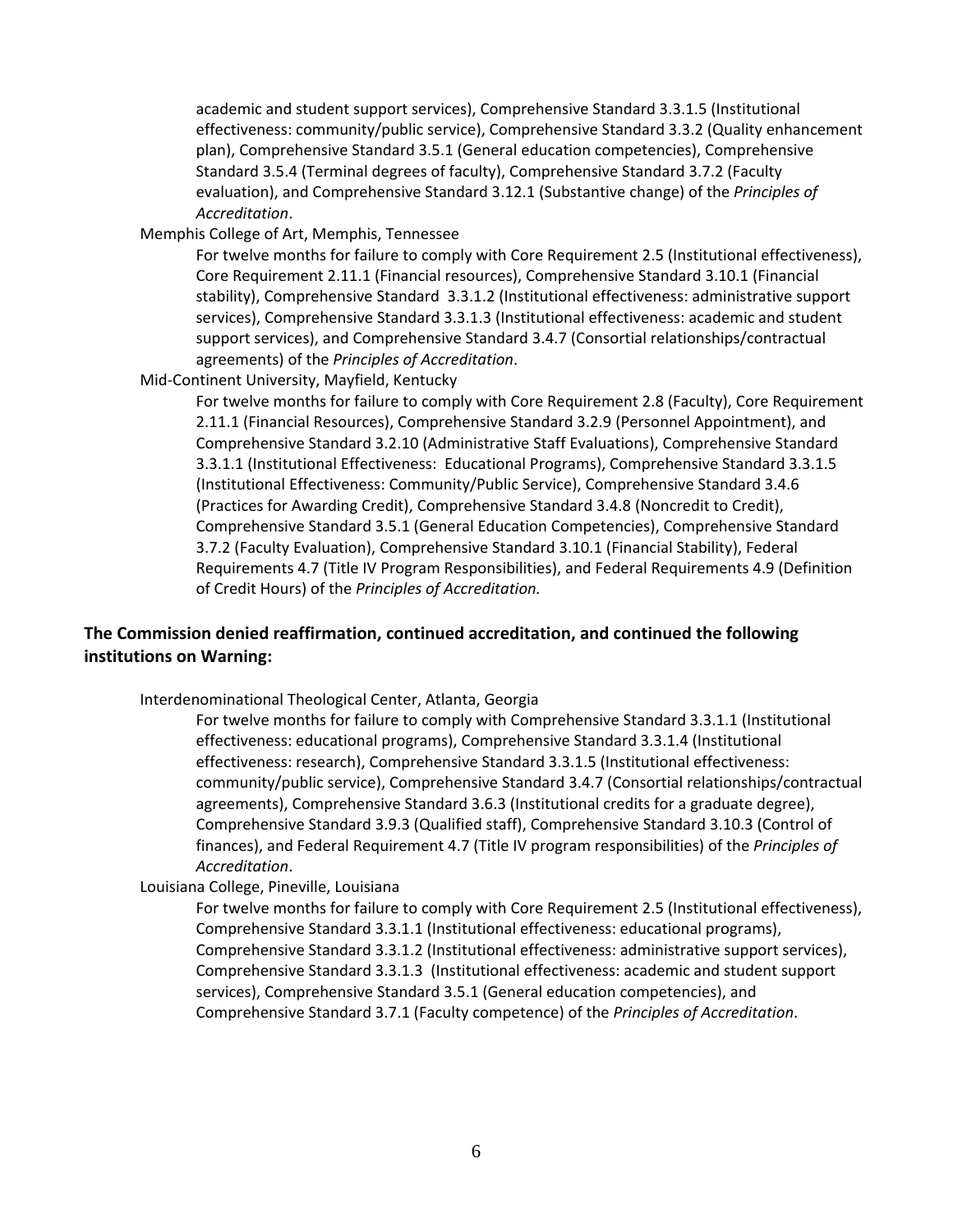## **The Commission denied reaffirmation, continued accreditation, and placed the following institution on Probation:**

### Virginia Intermont College, Bristol, Virginia

For six months for failure to comply with Core Requirement 2.11.1 (Financial resources) and Comprehensive Standard 3.10.1 (Financial stability) of the *Principles of Accreditation*.

## **The Commission continued the accreditation of the following institutions and placed them on Warning:**

Emmanuel Christian Seminary, Johnson City, Tennessee

For twelve months for failure to comply with Core Requirement 2.2 (Governing board), Core Requirement 2.11.1 (Financial resources), Comprehensive Standard 3.10.1 (Financial stability), and Comprehensive Standard 3.10.3 (Control of finances) of the *Principles of Accreditation*.

Georgia Perimeter College, Decatur, Georgia

For six months for failure to comply with Core Requirement 2.11.1 (Financial resources), Comprehensive Standard 3.10.1 (Financial stability), and Comprehensive Standard 3.10.3 (Control of finances) of the *Principles of Accreditation.*

Navarro College, Corsicana, Texas

For six months for failure to comply with Core Requirement 2.8 (Faculty), Comprehensive Standard 3.10.2 (Financial aid audits), and Federal Requirement 4.7 (Title IV program responsibilities) of the *Principles of Accreditation*.

Orangeburg‐Calhoun Technical College, Orangeburg, South Carolina

For twelve months for failure to comply with Core Requirement 2.8 (Faculty) of the *Principles of Accreditation*.

Southwest Virginia Community College, Cedar Bluff, Virginia

For six months for failure to comply with Core Requirement 2.8 (Faculty) of the *Principles of Accreditation*.

Texas College, Tyler, Texas

For six months for failure to comply with Core Requirement 2.8 (Faculty) and Comprehensive Standard 3.3.1.1 (Institutional effectiveness: educational programs) of the *Principles of Accreditation*.

University of Virginia, Charlottesville, Virginia

For twelve months for failure to comply with Core Requirement 2.2 (Governing board) and Comprehensive Standard 3.7.5 (Faculty role in governance) of the *Principles of Accreditation*. Wytheville Community College, Wytheville, Virginia

For six months for failure to comply with Core Requirement 2.8 (Faculty) of the *Principles of Accreditation*.

## **The Commission continued the accreditation of the following institution and placed it on Probation:**

Florida A & M University, Tallahassee, Florida

For twelve months for failure to comply with Principle 1.1 (Integrity), Comprehensive Standard 3.2.8 (Qualified administrative/academic officers), Comprehensive Standard 3.10.3 (Control of finances), and Comprehensive Standard 3.11.2 (Institutional environment) of the *Principles of Accreditation.*